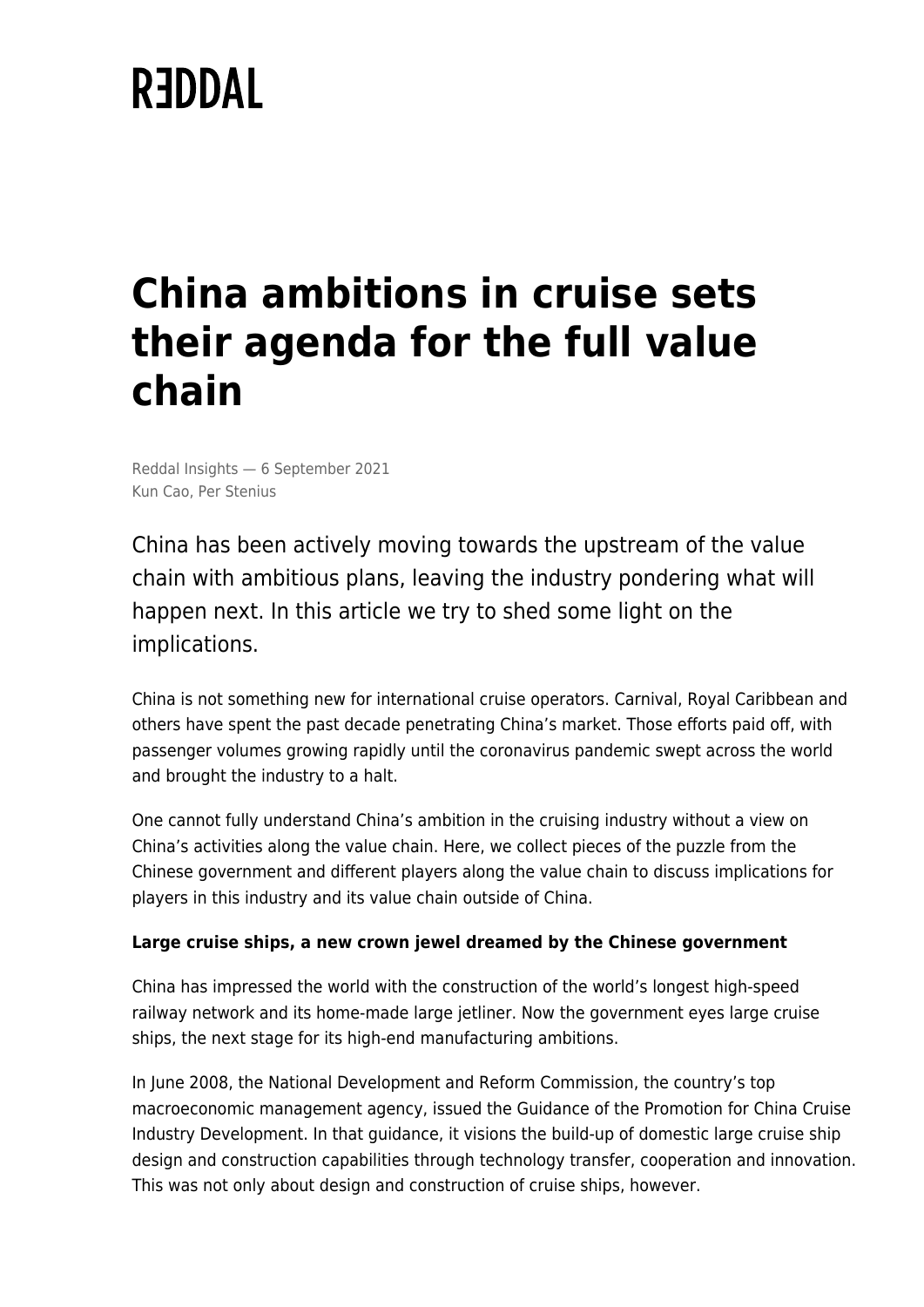In 2013 and 2014, the State Council issued two documents promoting the tourism industry development including the cruise industry.

In 2014, the Ministry of Transportation published the "Guidance of Promotion for China Cruise Transportation Development". The guidance highlights the importance of developing cruise lines as well as cruise ship design, construction and maintenance. The guidance also relaxed the age limit for imported second hand cruise ships to 10 years.

In 2015, China introduced its Made in China 2025 strategy[1], in which the construction of cruise ships is given a concrete target for the first time on the central government level. In that strategy, key focus areas include "breakthrough in the design and construction technology of cruise ships" and "improvement of the international competitiveness of hightech ships" within 10 years. The strategy also highlights that China should master the core technologies of providing supporting equipment to shipbuilding. The strategy is a clear indicator that China aims to move upstream along the value chain. To support implementation of such a strategy, six ministries and commissions jointly issued the Opinions on Promoting Tourism Equipment Manufacturing. This document listed accelerating cruise ship design and construction as the first of five key tasks, making it the top priority for industrial development planning. It also pledged to use various funding sources to support cruise ship design and construction related innovation. It also aimed to provide financial and tax incentives for localizing the supply chain of key spare parts.

While Made in China 2025 focused upstream of the value chain, downstream has not been forgotten. In 2016, Chinese central government released an announcement about the 13th Five-year Plan (2016-2020) for Tourism Development[2]. The announcement emphasizes downstream development, focusing on infrastructure development, cruise port reception and management, as well as cruise tourism. The same policy was highlighted again in the 14th Five-year Plan (2021-2025)[3]. It is clear that China aims to establish a complete cruise ship value chain, which creates job opportunities, establishes a new supply chain, and promotes technology innovation. A key driver is also to improve local tourism opportunities, benefitting Chinese economy both by keeping Chinese spending their money at home, and attracting foreign currency. The National Coastal Cruise Port Layout Plan[4] released in 2015 by the Ministry of Transportation sets the ambition to build 12 departure ports and 2-3 cruise homeports by 2030.

It is important to understand the above commitments in the context of the overall process of national strategy implementation. In China, while the central government introduces the strategies and policies to set the direction, it is up to local governments to detail and specify for implementation. Major Chinese port cities have introduced their action plans. Cities such as Shanghai[5], Xiamen[6], Tianjin[7] and Sanya[6] focus on downstream development, highlighting the cruise port development and tourism products for cruise ship passengers. Cruise operation is a very profitable business and has a great economic multiplier effect to all harbours and locations that are on the itinerary. It is not a surprise to see the strong support from local governments to attract and develop downstream business.

#### **The state calls and the state-owned shipyards answer to the massive engineering**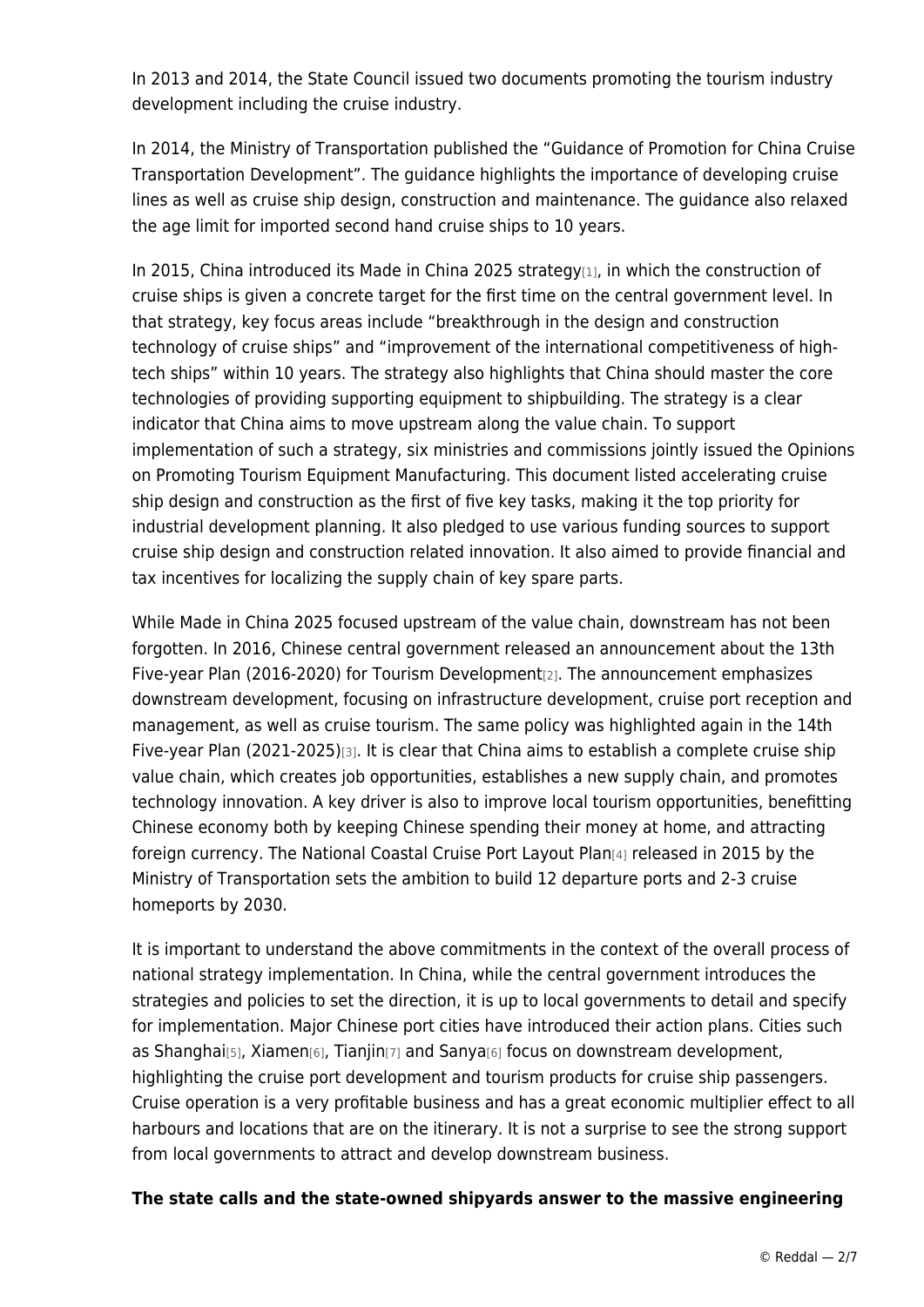#### **challenge**

Those who are not closely following the development patterns and political system structure of China may have difficulty understanding the implications of these policies. Sure, China has dumped the core of its communist economic system a long time ago, replacing rigid central planning with commercially minded state enterprises that coexist with a vigorous private sector. One must remember that despite all the achievements from economic liberalization, the Chinese Communist Party has been careful to keep control and hold the helm while steering the nation forward. The central government sets the high-level vision, which then is translated into concrete actions by Ministries and lower-level governments. Once all levels are aligned, enormous resources are pooled together for implementation. State enterprises play a key role in such implementation and P&L is never a top concern. This process tends to take time, and often initial movement is slow, but once all resources are aligned development accelerates rapidly. Although all countries support their shipbuilding business, China is approaching this more systematically and strategically than others with strong alignments with key stakeholders and clear targets.

China's plan to promote the development of large cruise ships follows the same pattern. Driven by the strong vision from top-level government, massive state enterprises are mobilized. China State Shipbuilding Corporation (CSSC) started a cruise ship construction project in 2012, backed by China Investment Corporation and other state-owned banks such as the Export/Import Bank of China, seeking for partners worldwide. Eventually CSSC signed a memorandum with Carnival and Fincantieri in 2016 and updated it in 2017. The memorandum defines a mechanism to share potential risks associated with the construction and to provide maximum benefits to partners in exchange of technologies and expertise. A joint venture, the CSSC Carnival Cruise Shipping, between CSSC (60%) and Carnival (40%) purchased two cruise ships (and four options) from another joint venture, the CSSC Cruise Technology Development (CCTD), between CSSC (60%) and Fincantieri (40%) which is responsible for design and construction[8]. The ships are built in CSSC's flagship shipyard, Waigaoqiao Shipbuilding, in Shanghai. See figure 1.



Figure 1: Shareholding structure between CSSC and partners.

It is believed that Carnival and Fincantieri have secured a position in the promising Chinese market through this joint venture structure. Through the CSSC Carnival Cruise Shipping, Carnival could gain access to top decision makers in the government and build a fleet of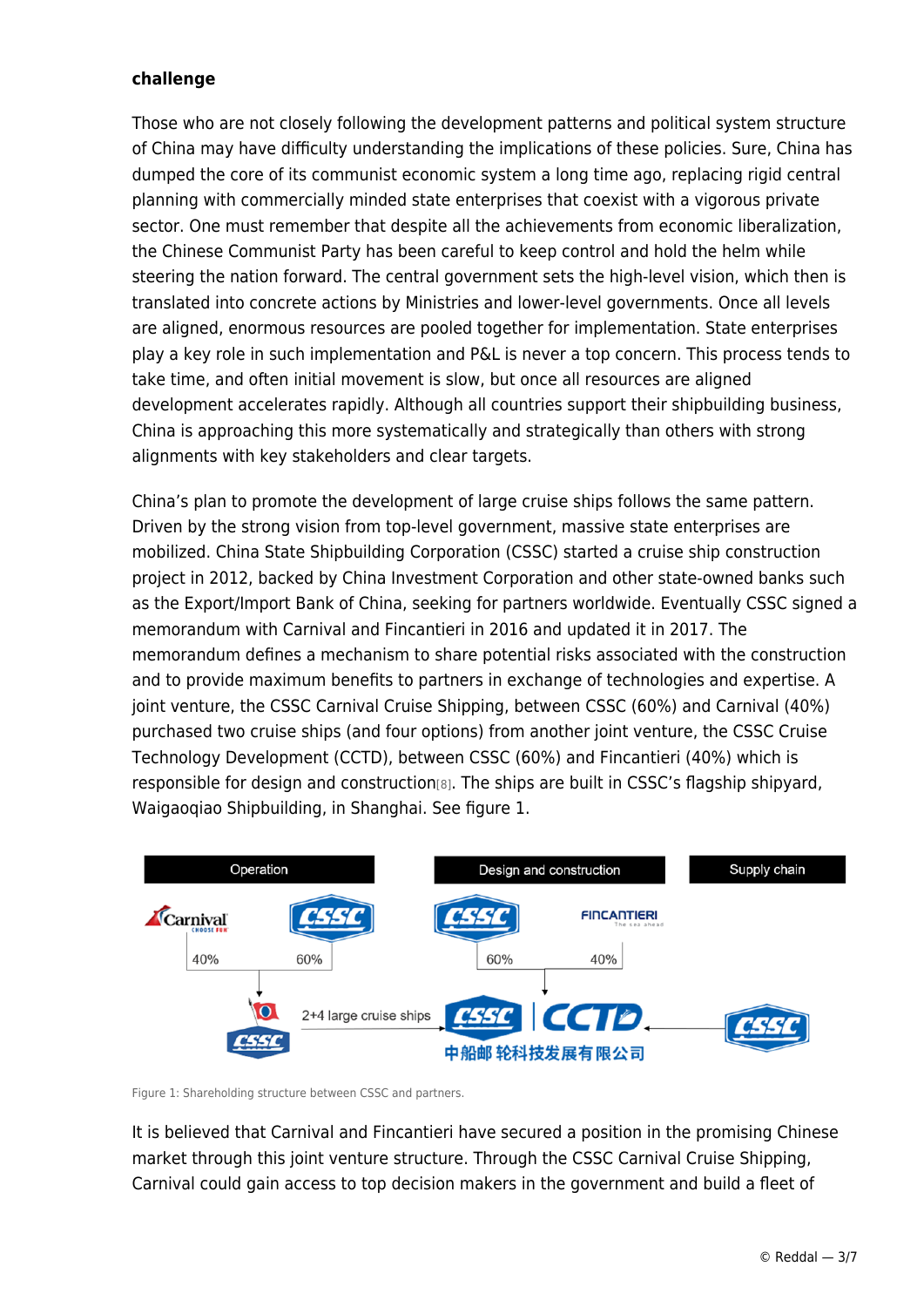eight cruise ships (including two second hand cruise ships purchased from Costa) by 2027, largely funded by Chinese partners. With the joint venture, Carnival could also get an exemption from Chinese laws that ban foreign vessels from doing business between Chinese ports. This will be a significant advantage for Carnival. In 2018, nearly 2.4 million people in China went on a cruise and the majority of them were on international fleets. The recovering tourism industry and the limitations of the corona pandemic provided strong incentives for domestic routes. China resumed cruises in December 2020 with routes starting from and finishing in the Chinese resort island of Hainan without any stops in between. So far, only Astro Ocean International Cruise[9], a joint venture between two state-owned companies, has been awarded a permit to operate. Other cruise operators are following. Viking Cruises has teamed up with China Merchants Group to form the China Merchants Viking Cruises. The joint venture received their first cruise ship, Viking Sun, in April 2021 aiming to operate itineraries from Chinese homeports. After receiving Costa Atlantica from Carnival in 2020, CSSC Carnival Shipping launched the route from Shanghai to Japan, however it was shut down by global travel restrictions. With another ship, Costa Mediterranea, transferred in April 2021, CSSC Carnival Shipping is now eyeing a permit for domestic cruise route operation.

Fincantieri, CSSC's partner in design and construction, has deep expertise in cruise shipbuilding. The shipyard has the biggest share of cruise ship order books in the market. Its decision to join forces with CSSC for Chinese homegrown cruise ships has surprised the industry. The decision is considered to be a case of prisoner's dilemma by many, as it could intensify the competition in the global cruise shipbuilding market by opening the gate for Chinese shipyards. However, Fincantieri clearly has a different opinion. In 2019 there were over 155 million outbound tourists from China<a>[10]</a> of which only about an estimated 2 million were with cruise ships. However, cruising volume has been growing at a CAGR of 38% between 2013 and 2018. International cruise operators are optimistic about market outlook, thanks to China's large and increasingly wealthy population. The effects of the pandemic are viewed by most as temporary. By inking the joint venture agreement and exporting over 150 000 pages of design drawings and construction management documents (weighing over 2 tons!) to CSSC[11], Fincantieri successfully penetrates and secures its share of the enormous demand potential for the years to come.

# **Doomsday or opportunity – implications for players outside of China**

Many fear that China's entering the cruise ship building sector may disrupt the market with its relatively cheap and abundant labor force and raw materials. It could be a doomsday scenario for many established shipyards and suppliers. However, the facts provide a different perspective. Shipbuilding is not in a zero-sum game - a significant growth in demand is expected in the long term, both driven by China and other markets. Established European shipyards most likely will not feel much competition from China in cruise ships during next two decades, given substantial growth in demand from China, limited cruise ship construction capacity and cost challenges due to an immature supply chain.

Despite the pandemic, people are optimistic and pent-up demand is out there. China, the fastest growing cruise market, is expected to become the world's largest cruise market by 2030. In 2019, there were 22 cruise ships serving the Chinese market, serving over 2.4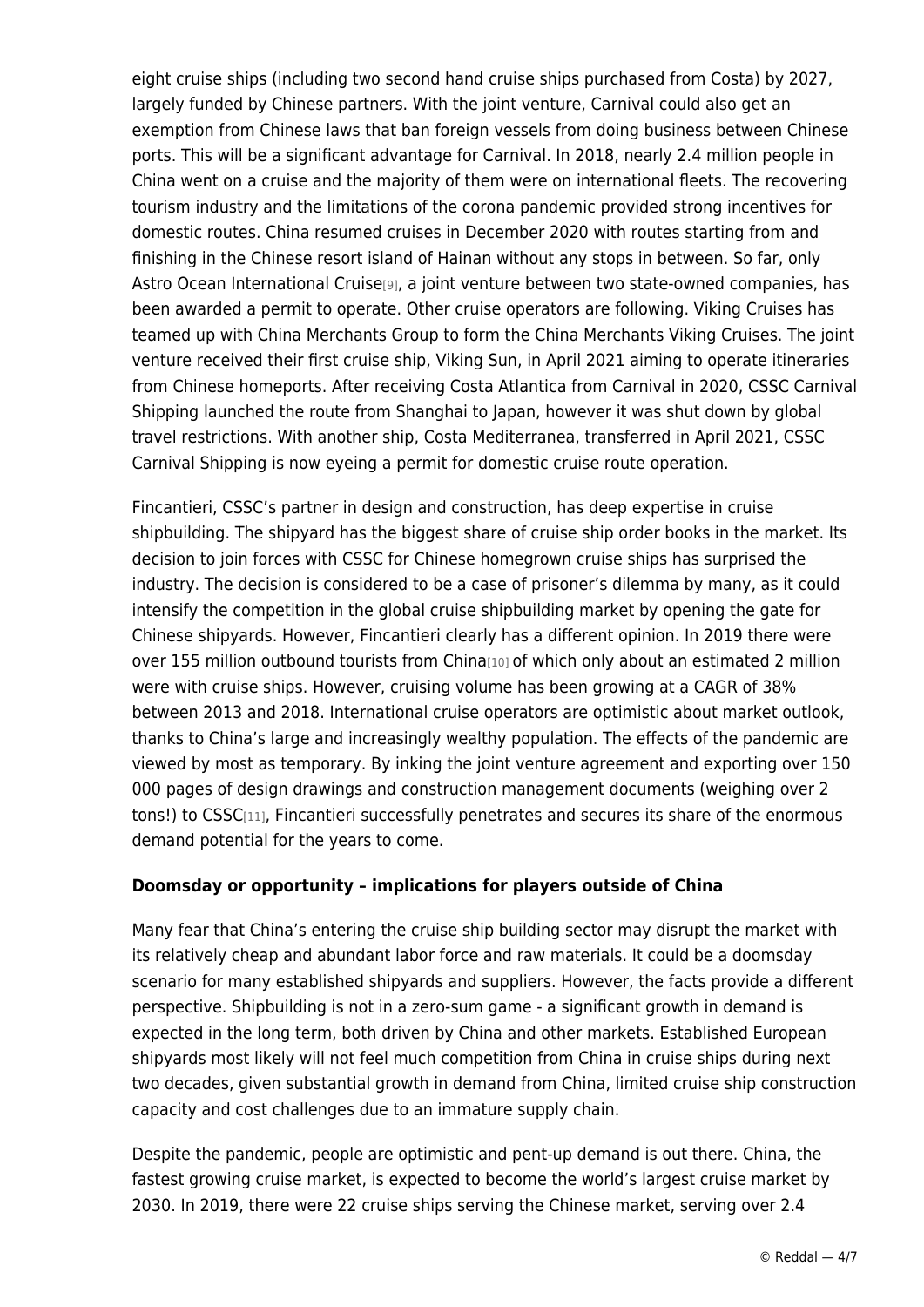million passengers annually. Passenger volume is expected to reach between 10 to 20 million passengers per year.

To serve such a volume, there is a demand to at least triple the amount of cruise ships in the market year-round. Such demand is expected to exceed what Chinese shipyards can supply. In an interview with the state media, Zhou Qi, vice-president of Shanghai Waigaoqiao Shipbuilding, said there is substantial room for shipbuilders to participate with current annual global delivery capacity of about seven cruise ships against the demand for some fifteen. Today, only two of CSSC's shipyards in China have potential for constructing large cruise ships. The first ship is being constructed in Shanghai Waigaoqiao Shipbuilding. The shipyard was founded in 1999, covering five million square meters with four thousand kilometers of coastline. It has four outfitting piers, three docks and eight gantry cranes with over 600 ton capacity. Wholly owned by CSSC, the shipyard ranks as number one in China in terms of volume. To meet the requirements of cruise ship construction, the shipyard has gone through massive reconstruction costing about 265MUSD. The other company that has potential for large cruise ship construction is Guangzhou Shipyard International (GSI). The company is a publicly listed with CSSC being the biggest shareholder. The company has three shipyards with two 300k ton docks, four outfitting piers, and four 600 ton gantry cranes. GSI has no intention to enter large cruise ship construction but focuses on roll-on/roll-off passenger vessels while supporting the Shanghai shipyard. In addition, there are three shipyards with experience in cruise ship refurbishment. However, they are not capable of facing this massive challenge. China Merchant Group is another potential player for the cruise ship sector. The group is involved in developing the full cruise value chain with shipyard, cruise operation and homeports development. China Merchants Cruise Shipbuilding Haimen base has a production capacity of 220 000DWT. The shipyard delivered the first ever Chinese-built, Polar-class expedition cruise ship, part of SunStone's order for a series of Infinity-class vessels in 2019[12]. With an order book of three expedition vessels (three delivered) and potential four (and four options) mid-sized cruise ships for China Merchants Viking Cruises, the shipyard is preparing itself for tackling the large cruise ship building challenge in the next 5-10 years.

In 2016, Japan's Mitsubishi Heavy Industries abandoned its ambition to build large cruise ships after a delay of more than one year and costs overrun by almost 2BUSD. One major cause of this failure was an unsuccessful local supply chain. Building a large cruise ship involves about 25 million components and parts, more than 500 suppliers and well over 10 million manhours. In terms of the number of components and parts, large cruise ships are more complicated than China's C919 passenger aircraft, which contains about 3-4 million components. To avoid repeating past mistakes of underestimating technology build-up efforts needed, CCTD has pursued close collaboration with Fincantieri and Lloyd's Register of Shipping. However, due to an immature domestic supply chain, the project still relies heavily on established suppliers outside of China, causing challenges especially during the pandemic. Suppliers are selected from the preferred supplier list drafted by the owner, shipbuilder, designer and engineering company. Most supplier candidates come from Fincantieri's supply chain. A joint team from procurement, technical, finance and legal at shipyard evaluate candidates and propose selection. The final decision is made by the yard's top management.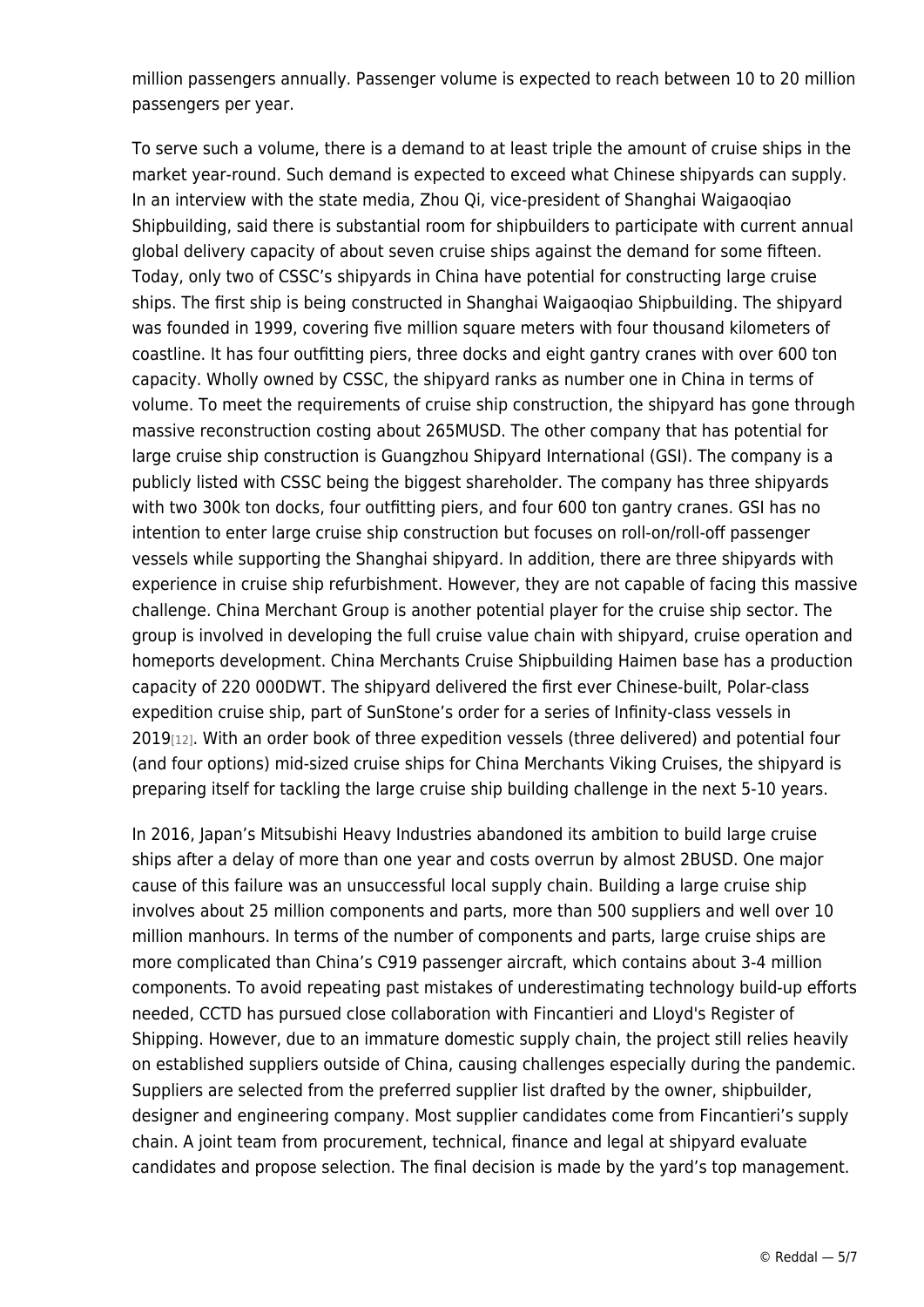During construction of the first two cruise ships, CSSC wants to establish its own supply chain. Developing and promoting local supply chain is a pressing issue for CSSC to reduce cost to a competitive level. Interior package accounts for more than 40% of ship's cost. Due to import duty and logistics, using European companies with European materials for outfitting is significantly more expensive for Chinese shipyards than for European shipyards. CSSC is leveraging the joint venture with Carnival to promote localized materials and turnkey contractors.

"Our collaborations with our foreign partners are targeting new demand coming from China. Opening-up and collaborating does not conflict with innovation on one's own. We will make innovations in our products, but that does not mean we have to do all the work by ourselves. As a matter of fact, it would be better if we get the work done by working together" says Wang Yanguo, vice-president of CSSC Cruise Technology Development.

For established European suppliers, now is the time to evaluate and decide whether to enter the Chinese market with local presence. Entering a market like China takes time and resources. However, established European players have advantages with their expertise and track record to establish relationships with Chinese shipyards. While the emerging market offers enormous opportunities, there are risks as well. Technology transfer and IPR infringement remain key challenges for foreign players when entering the Chinese market.

# **The Chinese are stepping up – time for the industry to do the same**

The Chinese government is seriously committed to master large cruise ship construction. This is happening regardless of the initial cost, since there are larger national interests at play – mostly related to Chinese domestic economy. However, it will take time before Chinese yards can compete with established ones in Europe, given project complexity and immaturity of the domestic value chain. Also, we believe Chinese shipyards will focus on emerging domestic demand in short- to mid-term. In the long term, we see increased global demand with room for strong players. In an industry like shipbuilding the game is never fully fair due to national interests, but there is room for those who decide to continue to step up their game. Further, for foreign cruise shipbuilding (component and turnkey) suppliers, the emergence and growth imperatives of the Chinese cruise ship value chain provides a potentially lucrative opportunity. However, the train is moving. Thus, now is the time to make the analysis and strategic decisions.

#### **References**

[1] The State Council of The People's Republic of China (2015), retrieved at [http://www.gov.cn/zhengce/content/2015-05/19/content\\_9784.htm](http://www.gov.cn/zhengce/content/2015-05/19/content_9784.htm) on 23 August, 2021

[2] The State Council of The People's Republic of China (2016), retrieved at [http://www.gov.cn/zhengce/content/2016-12/26/content\\_5152993.htm](http://www.gov.cn/zhengce/content/2016-12/26/content_5152993.htm) on 23 August, 2021

[3] The State Council of The People's Republic of China (2021), retrieved at [http://www.gov.cn/xinwen/2021-03/13/content\\_5592681.htm](http://www.gov.cn/xinwen/2021-03/13/content_5592681.htm) on 23 August, 2021